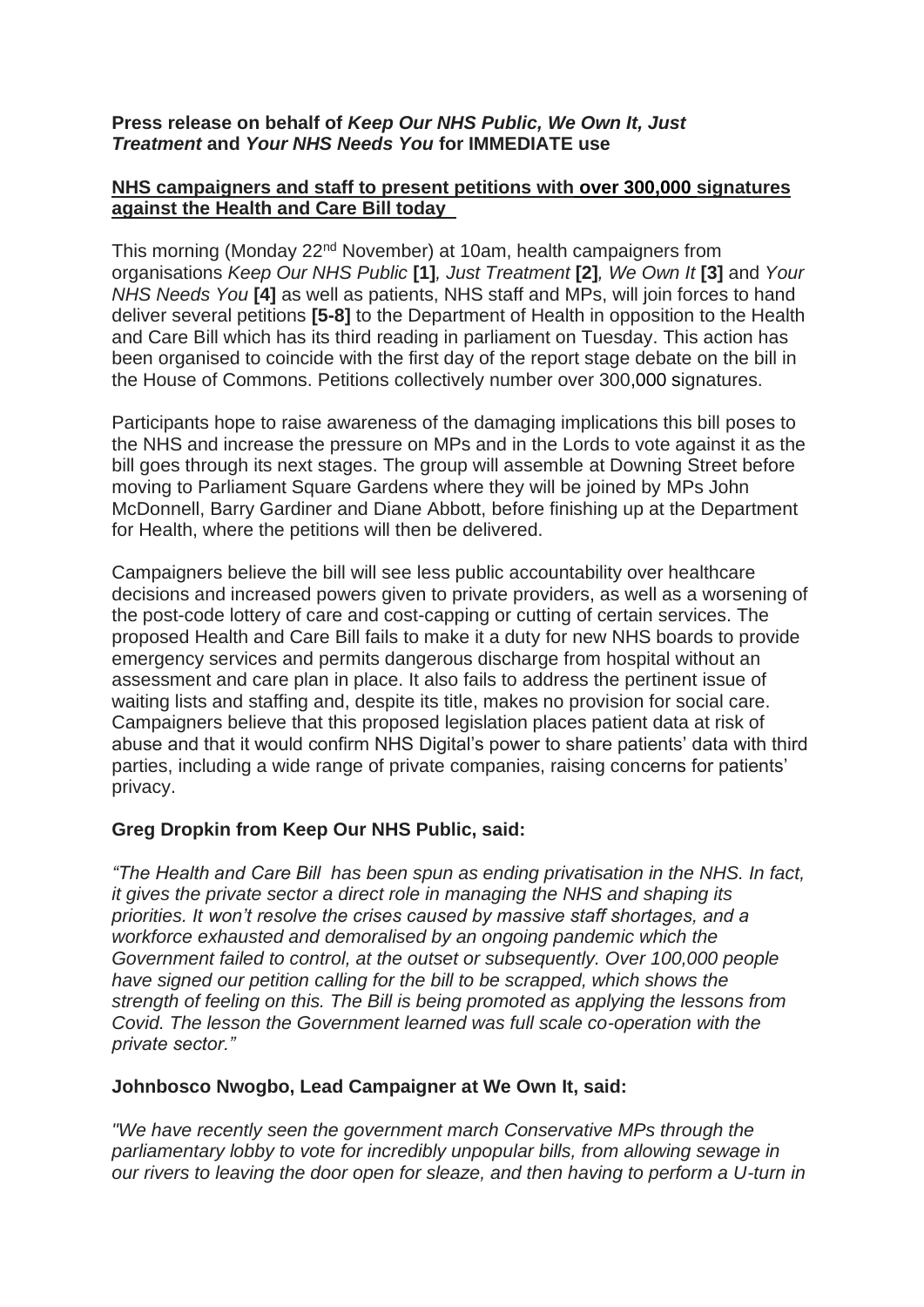*the face of public outcry. We are here today to warn them that the public really hates their plans to open our NHS to more privatisation and sleaze and will stand up against it. Our polls show that and the volume of these petitions show that. Don't reorganise the NHS, give it the resources it needs and pay its workers fairly."*

## **Diarmaid McDonald, Lead Organiser at Just Treatment said:**

*"This past week we've heard heart-breaking stories of people dying in the back of ambulances. Our NHS is in crisis, and patients are paying the price with their health and even their lives. Meanwhile, rather than providing solutions to this crisis, the government is pushing through a set of reforms that will do nothing to help. Instead, the government are giving private healthcare companies greater power and less accountability in our health service. All of the patients we work with are clear that this is the wrong bill at the wrong time - and hundreds of thousands have signed petitions opposing it. Time for MPs to listen to the people they represent and reject these dangerous plans."*

### **Marcus Hynes at Your NHS Needs You said:**

*"In under a month, 100,000 people have signed our Parliamentary petition to scrap the Health and Care Bill, cancel extortionate PFI debt, and renationalise the NHS. The British public cherish the NHS, and want it to be publicly funded and publicly provided. Instead, it is being run down with tens of billions of pounds wasted each year on different aspects of the privatisation process. This failure by design is being used to justify 'reform'. But there is absolutely no mandate for shrinking and fragmenting the NHS, granting greater control to American private insurance corporations and creating a two-tier system, which is what this Conservative government is doing — though it will never admit it. Their privatisation by stealth is a grand deception, and a betrayal of the British public, past, present and future. We must fight this Health Bill and reverse the many years of privatisation that have already taken place, all of which have undermined the capacity of the NHS to deliver high quality care. The only reform the NHS needs is renationalisation."* 

# **[ends]**

Spokespeople are available for interview. Contact Samantha Wathen, Press Officer for Keep Our NHS Public [press@keepournhspublic.com](mailto:press@keepournhspublic.com) or Call/WhatsApp: 0777 6047472

**Professional photographs** will be available to use in reporting, please contact Hope Worsdale at Just Treatment on 07901844980

# **Notes to editors**

- 1. Keep Our NHS Public is a national independent organisation campaigning for a well-funded, publicly owned and provided NHS [www.keepournhspublic.com](http://www.keepournhspublic.com/)
- 2. Just Treatment is patient-led organisation campaigning to ensure private profit is never put before patient health <https://justtreatment.org/>
- 3. We Own works to campaign against privatisation [https://weownit.org.uk](https://weownit.org.uk/)
- 4. Your NHS Needs You is a group of doctors, campaigners, researchers, academics and entertainers working together with DiEM25 to renationalise the